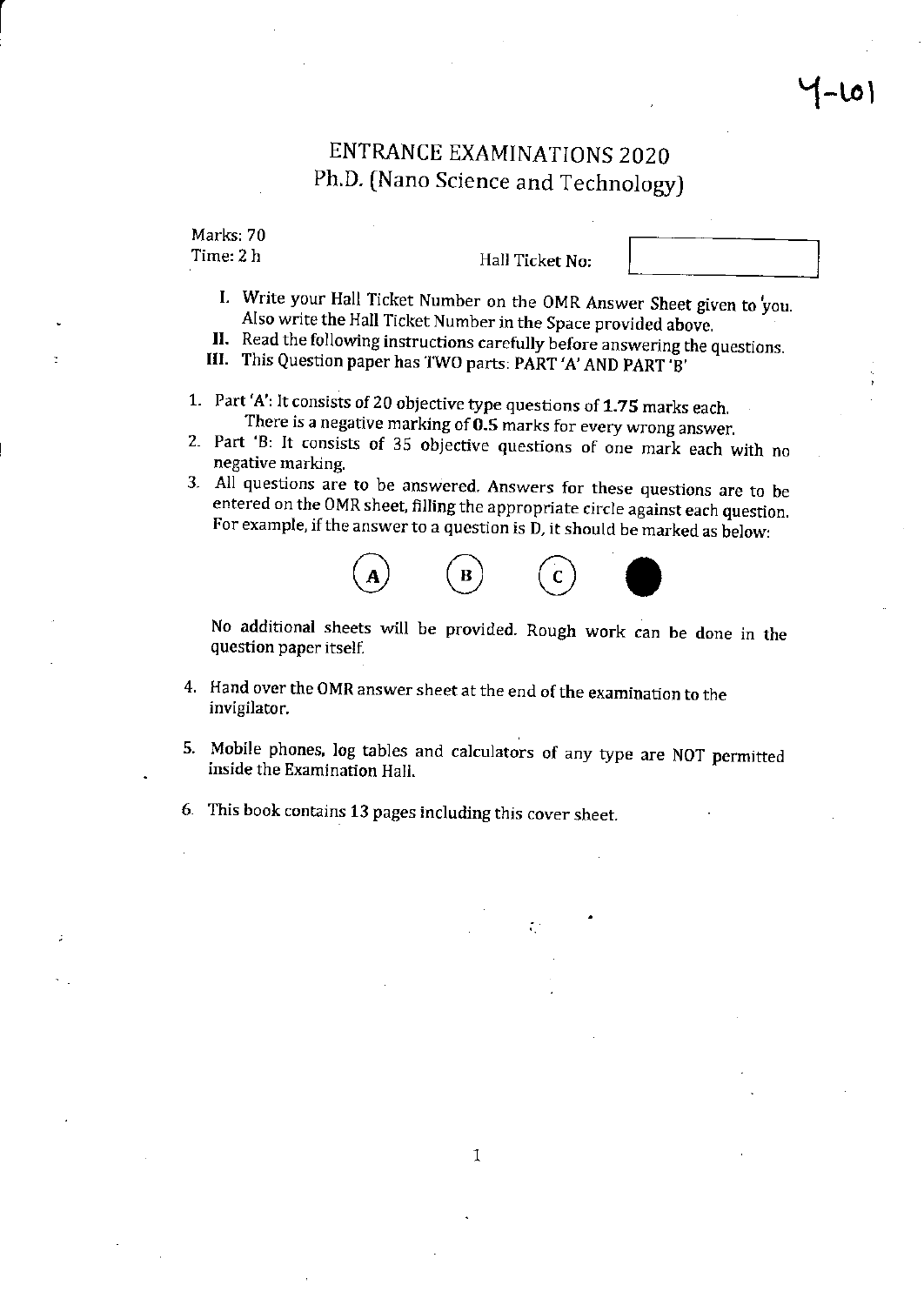# $4-10$

## THIS PAGE IS INTENTIONALLY LEFT BLANK

I

 $\frac{1}{2} \int_{\Omega_{\rm min}} \frac{d\omega}{\omega}$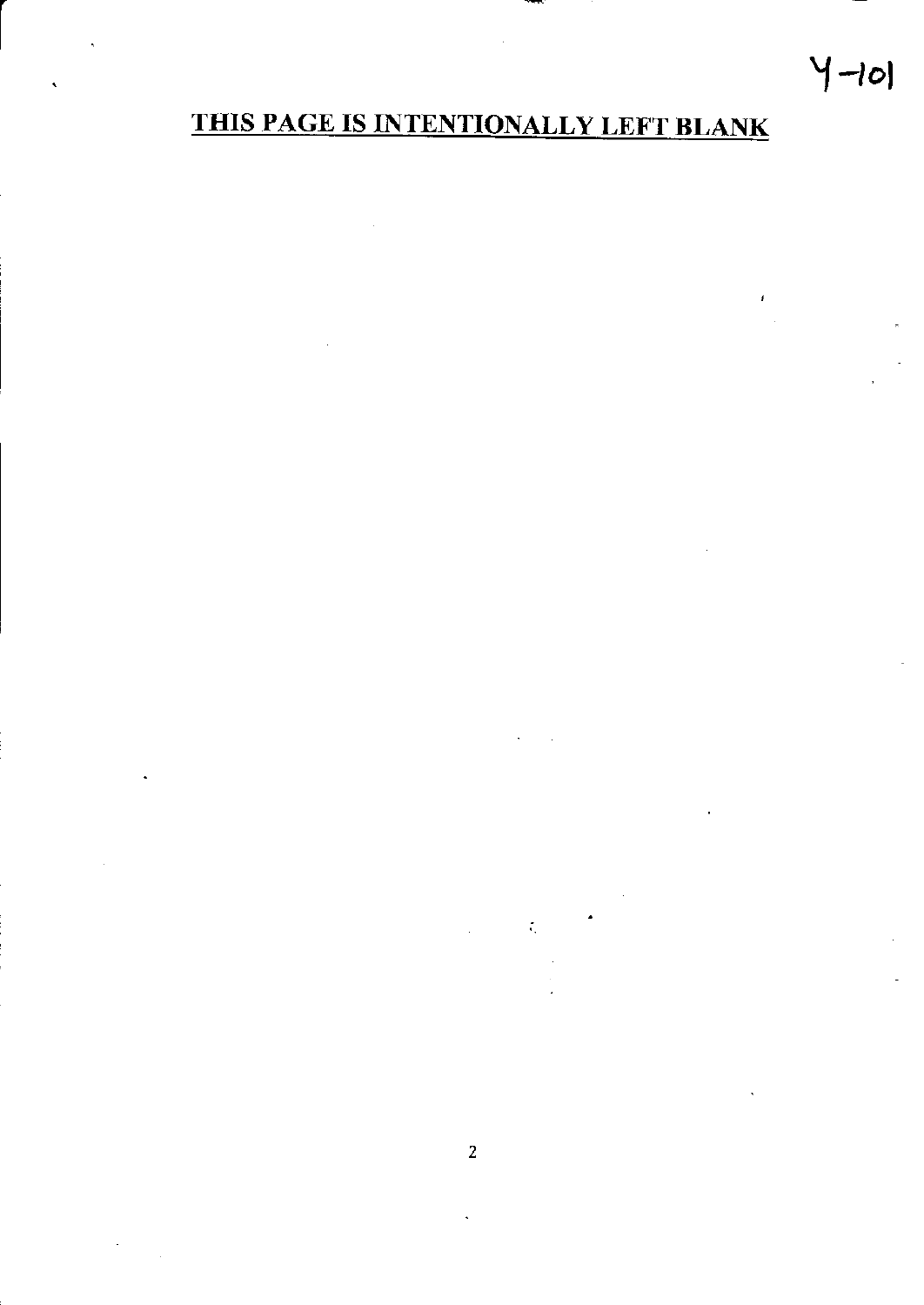#### PART A

- 1. How many spheres can be placed adjacent (end-to-end) to each other on a straight line of length 1.65 nm if the diameter of each sphere is 1.5 Å?
	- A.90
	- B. <sup>1</sup>
	- $\begin{array}{cc} C. & 11 \\ D. & 9 \end{array}$
	-
- 2. Which of the following statements is correct w.r.t. the surface area of a solid spherical microparticle  $(S_m)$  and the surface area of a solid spherical nanoparticle  $(S_n)$  made of the same material?
	- A.  $S_m$  is equal to  $S_n$  because micro- and nano- particles are made of same material
	- B.  $S_m$  is always greater than  $S_n$  irrespective of the material with which mjcro- and nano- particles are made
	- C. S<sub>m</sub> is always lesser than  $S_n$  irrespective of the material with which micro- and nano- particles are made
	- D.  $S_m$  is always negligible in comparison to  $S_n$  irrespective of the material with which micro- and nano- particles are made
- 3. If the deflection length of a cantilever beam loaded by its own weight scales as  $L^2$ , L being any linear dimension in the cantilever beam, then, how does the cantilever beam bend if L is made 1000 times linearlv smaller?
	- A. The cantilever beam bends  $10<sup>4</sup>$  times lesser
	- B. The cantilever beam bends  $10<sup>4</sup>$  times more
	- C. The cantilever beam bends  $10^6$  times lesser
	- D. The cantilever beam bends 106 times more
- 4. Amit and Bob enter into a business partnership in which Amit contributes Rs 2000 per month for 9 months and Bob contributes Rs 5000 per month for 7 months. A profit of Rs 1100 will be divided between Amit and Bob in the ratio of?
	- A. 6:11
	- B. 2:5
	- $C. 7:9$
	- D. 18:35
- 5. For a nonzero polynomial of degree 'n', which of the following is true?
	- A. It cannot have more than'n'roots
	- B. It can have more than 'n' roots
	- C. It can have more than ' $n+1$ ' roots
	- D. It must have'n'roots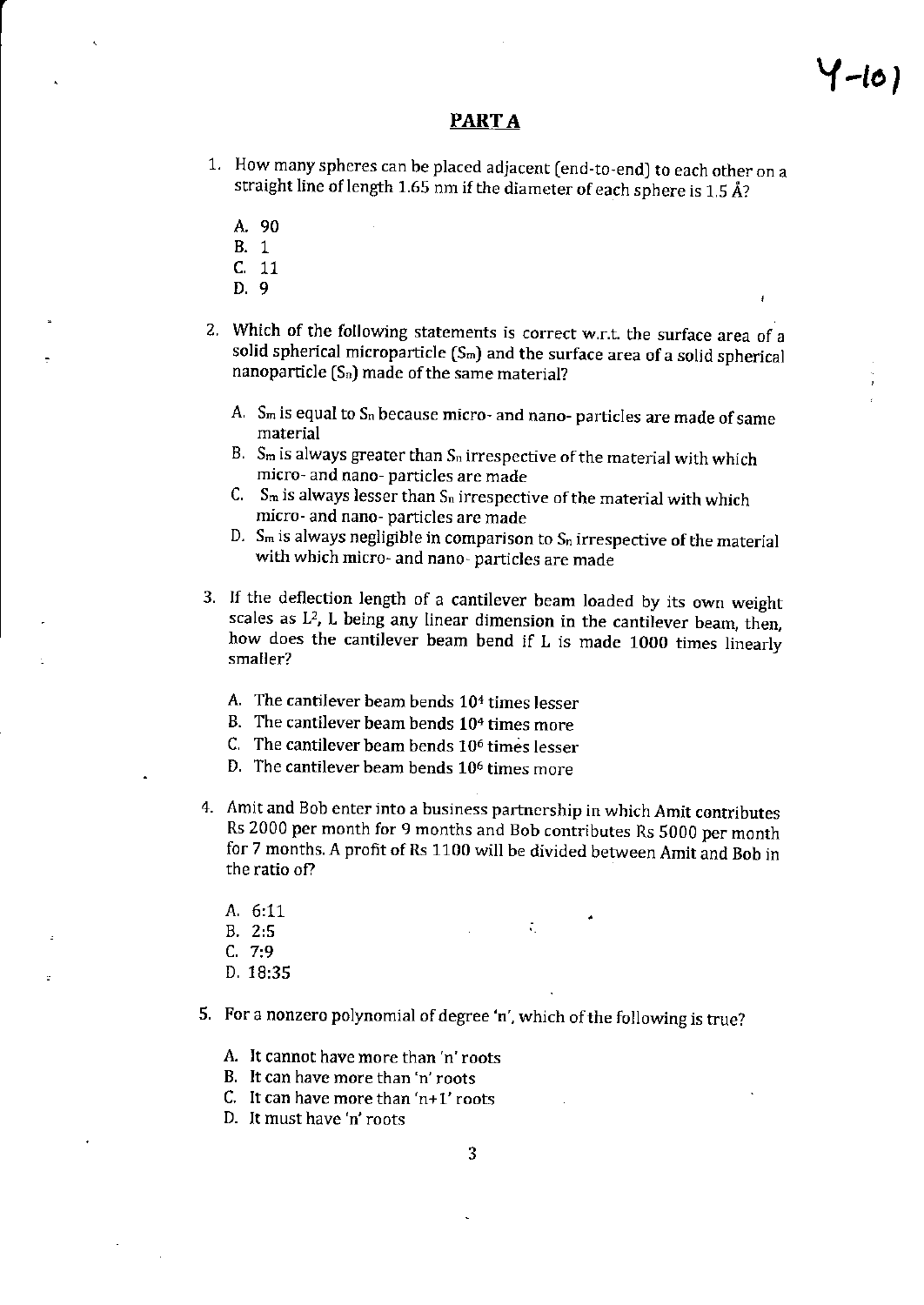6. The missing letter/number in place of  $\gamma$  is



- A.M
- B.Q
- c.s
- D.P
- 7. The breadth and height of a rectangle are reduced by 10 and S m, respectively, to make it as a square having an area 650 m2less than the original area of the rectangle. What is the area of the original rectangle in  $m<sup>2</sup>$ ?
	- A. 1120
	- B.2250
	- c. 292A
	- D.4538
- 8. For the parallelogram *OABC* shown in the sketch, if  $\overline{OA} = p\hat{\imath} + q\hat{\jmath}$  and  $\overline{OB} = r\hat{\imath} + s\hat{\jmath}$  then what is the area of the parallelogram?



- A.  $pq rs$
- B.  $pr+qs$
- C.  $ps + qr$
- D.  $ps-qr$
- 9. If  $1 \times 10^{27}$  cubes with side 1 nm are carved out from a cube of side 1 m without any loss of material, then what is the collective surface area of the nanometer-sized cubes?

i

- A. 6000 km<sup>2</sup>
- $B. 600 km<sup>2</sup>$
- $C.6000 \text{ km}^2$
- D. 60000 km<sup>2</sup>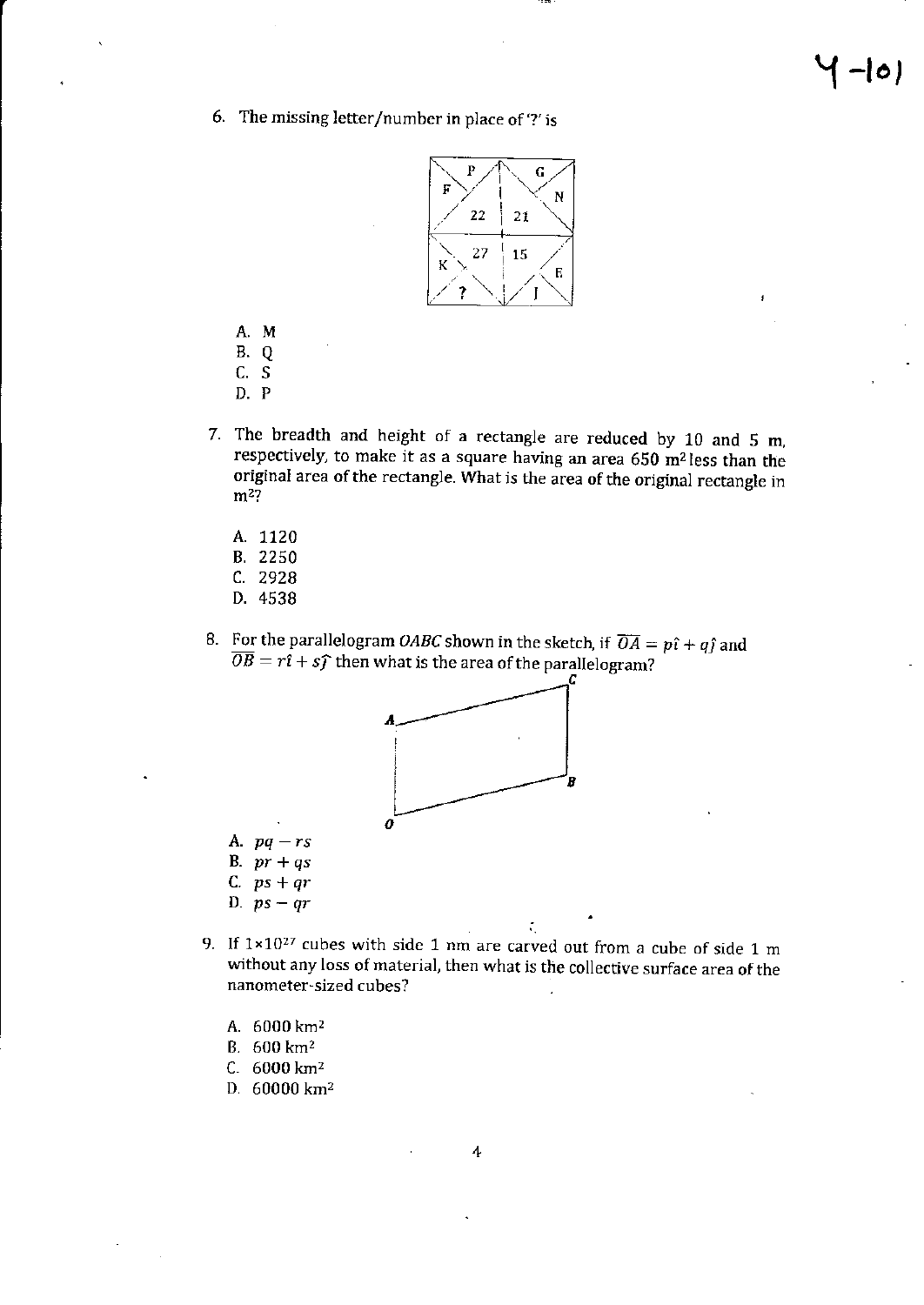10. Which of the following statements is not true?

- A. Any square matrix can be written as the sum of a Hermitian and skew-Hermitian matrix
- B. The eigenvalues of a Hermitian matrix are purely imaginary or zero
- C. The eigenvalues of a Hermitian matrix are real
- D. The inverse and transpose of an orthogonal matrix are also orthogonal

11. Which of the following functions is not analytic?

- A. Bessel functions
- B. Gamma functions
- C. Trigonometric functions
- D. Complex conjugate functions
- 12. What is the ratio between the number of atoms on the surface to the number of atoms in the intefior of an ideal nanoparticle made up of 50 atoms in total?
	- A.0.52
	- 8.0.62
	- c. o.72
	- D.  $\geq 1$
- 13. Consider the following paragraph: Two-dimensional (2D) materials, sometimes referred to as single-layer materials, are crystalline materials consisting of a single layer of atoms. These materials have found use in applications such as photovoltaics, semiconductors, electrodes and water purification. The meaning of this paragraph is
	- A. All 2D materials are semiconductors
	- B. The necessary and sufficient condition to qualify as a 2D material is crystallinity
	- C. The necessary and sufficient condition to qualify as a 2D material is to have a single layer of atoms
	- D. 2D materials must be crystalline and also consist of a single layer of atoms

14. If  $a > 1$  then

- A.  $log_a x < 0$ , if  $0 < x < 1$
- B.  $log_a x = 0$ , if  $0 < x < 1$
- C.  $\log_{a} x > 0$ , if  $0 < x < 1$
- D.  $\log_a x < 0$ , for  $x > 1$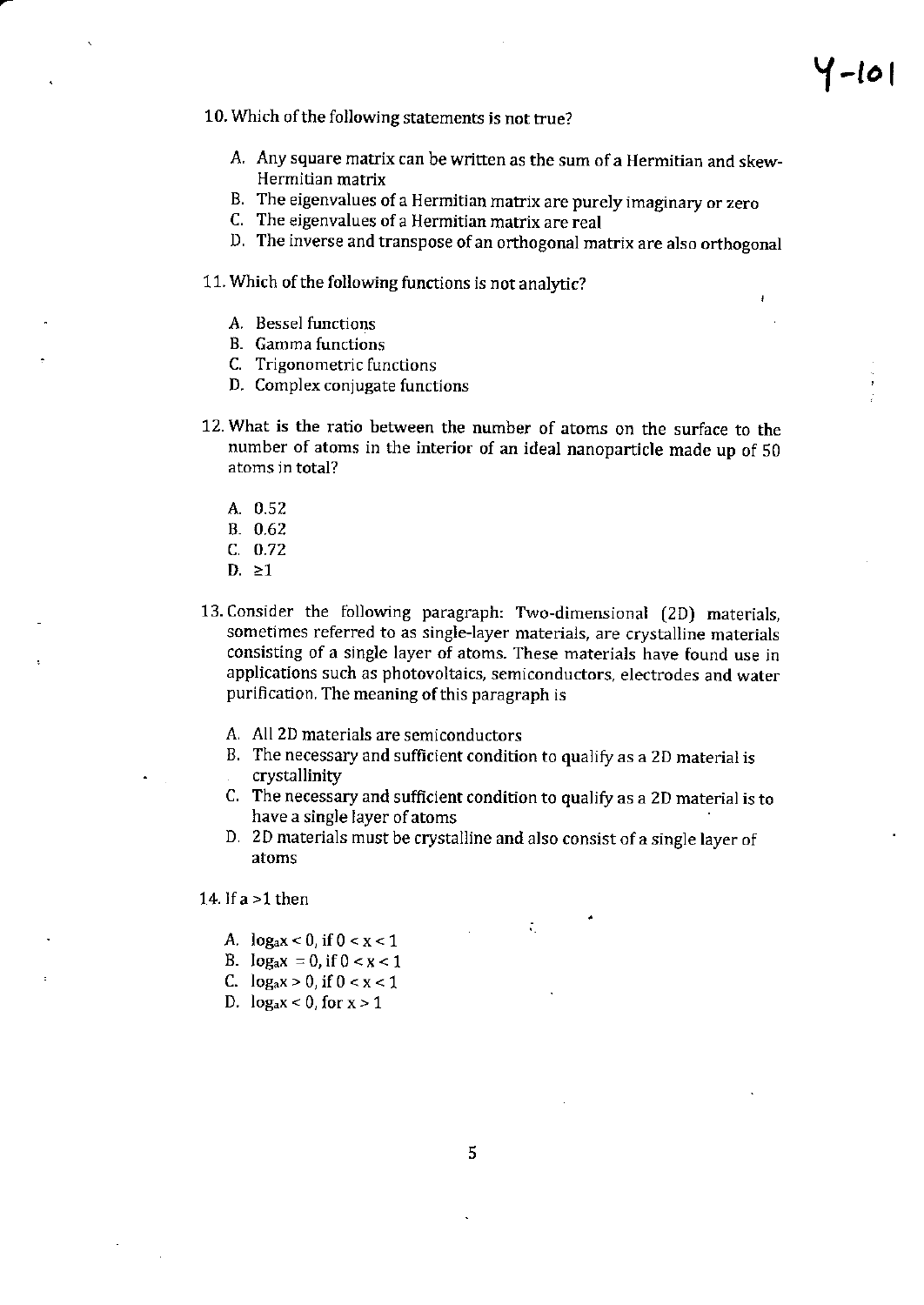- 15. If the earth shrinks one third in radius with its mass keeping the same, the weight of an object on earth will
	- A. Decrease by 33%
	- B. Increase by 33%
	- C. Increase by g00yo
	- D. Decrease by 800%

16. Where will it be profitable to purchase 1 kg of gold?

- A. At poles
- B. At equator
- C. At 450 latitude
- D. At 45<sup>0</sup> longitude
- 17. If the motion of a moving body is defined by  $a(t) = -2sin(2t)$  with unit  $m/s<sup>2</sup>$ , then the jerk of the body is?
	- A. 2a(t)with units  $m/s^3$
	- B.  $4a(t)$  with units m/s<sup>3</sup>
	- C.  $-2a(t)$  with units m/s<sup>3</sup>
	- D.  $-4a(t)$  with units m/s<sup>3</sup>
- 18. If L is any linear dimension in a solid body, the area of the body scales as  $L^2$  and volume of the body scales are  $L^3$  irrespective of the shape of the body. How does the mass of the body scale as?
	- A. L1/2
	- B,L
	- C. Same as area
	- D, Same as volume
- . 19. A body weighs 500 N on the surfacc of the earth. What is jts weight on the surface of a planet whose mass is  $1/5<sup>th</sup>$  of that of earth and radius is  $1/3$ <sup>rd</sup> of earth?
	- A. 400 <sup>N</sup>
	- B. 700 <sup>N</sup>
	- C. 900 N<br>D. 500 N
	- D. 500N r. .
- 20.1f a person is typing the numbers  $1$  to  $1000$  using the keyboard of a computer, then the number of times the person presses the keys on the keyboard is
	- A. 2892
	- B. 1892
	- c. <sup>1000</sup>
	- D. 999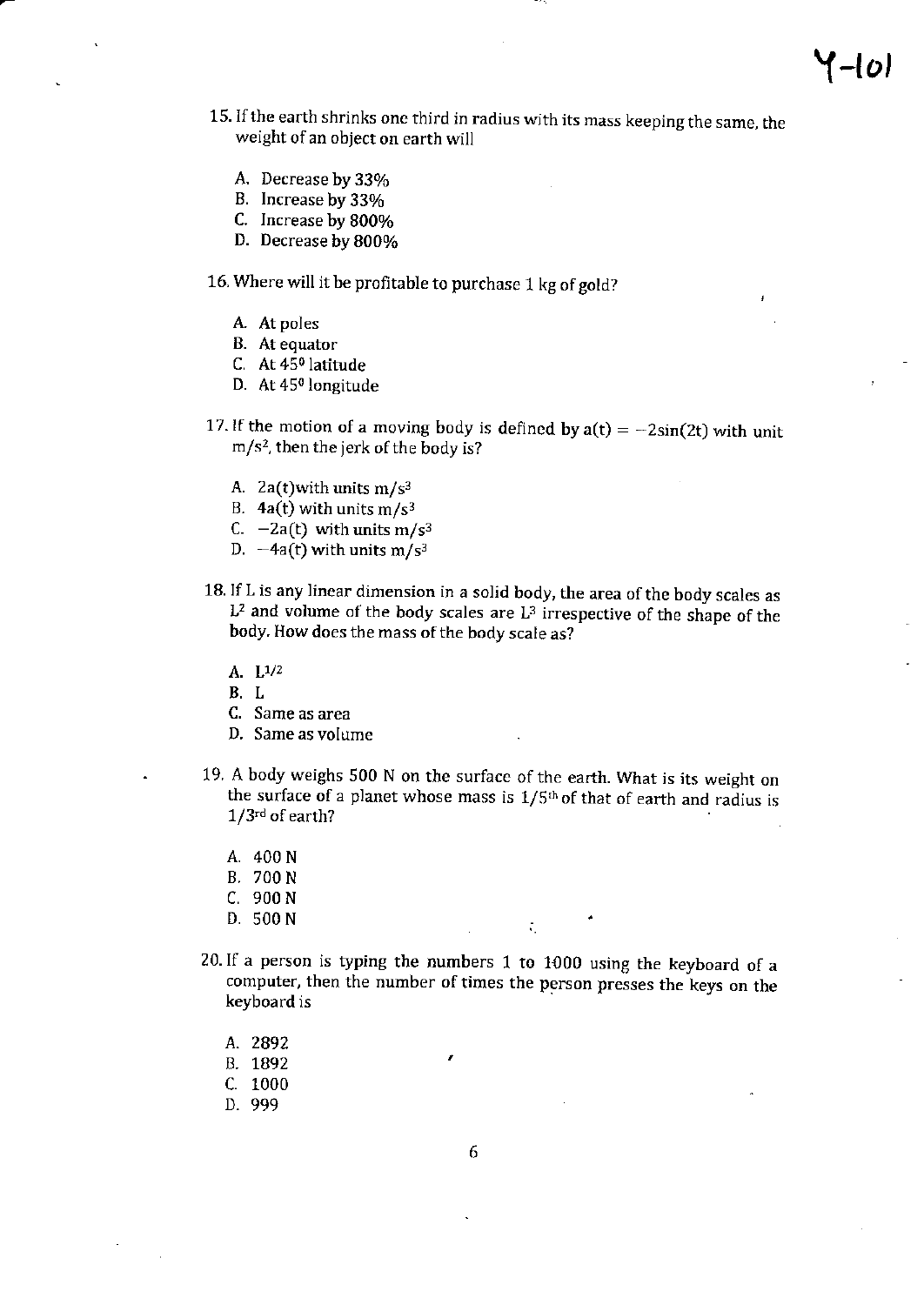#### PART B

- 21. Which of the following statements best describes the characteristics of <sup>a</sup> covalent bond?
	- A. Overlap of charge distributions of parallel electron spins
	- B. Overlap of charge distributions of antiparallel electron spins
	- C. Overlap of charge distributions of 30% parallel electron spins and 700/o parallel electron spins
	- D. Overlap of charge distributions of 40% parallel electron spins and 60% parallel electron spins
- 22. What is the wave-vector selection rule when a crystal lattice with a reciprocal lattice vector G inelastically scatters a neutron from wavevector k to k' resulting in the absorption of a phonon of wave-vector K?
	- A.  $k' + K = k + G$ B.  $k' = k + K + G$ C. k'+k=K+G D.  $k' + G = K + k$
- 23. In which of the following energy quantization can be clearly observed? [a) an electron confined to move in 1 Å wide box and (b) a 5 g marble confined to move in 100 cm wide box.
	- A. Only in the case of  $(a)$
	- B. Only in the case of (b)
	- C. In both  $(a)$  and  $(b)$  cases
	- D. In neither [a) nor in [b] case
- 24. What should be the wavelength  $(\lambda \text{ nm})$  of light to photo-lithographically fabricate small sized components of dimension L nm?

 $\mathcal{L}_\mathrm{c}$ 

- A.  $\lambda^{3/2} = L$
- B.  $\lambda^{1/2} = L$
- C.  $\lambda \leq L$
- D.  $\lambda \geq L^{3/2}$

25. What is the estimated magnetic moment per molecule of  $\gamma$ -Fe<sub>2</sub>O<sub>3</sub>?

- A.  $2.39 \mu B$
- B.  $2.93 \mu B$
- C.  $2.50 \mu B$
- D.  $3.50 \mu B$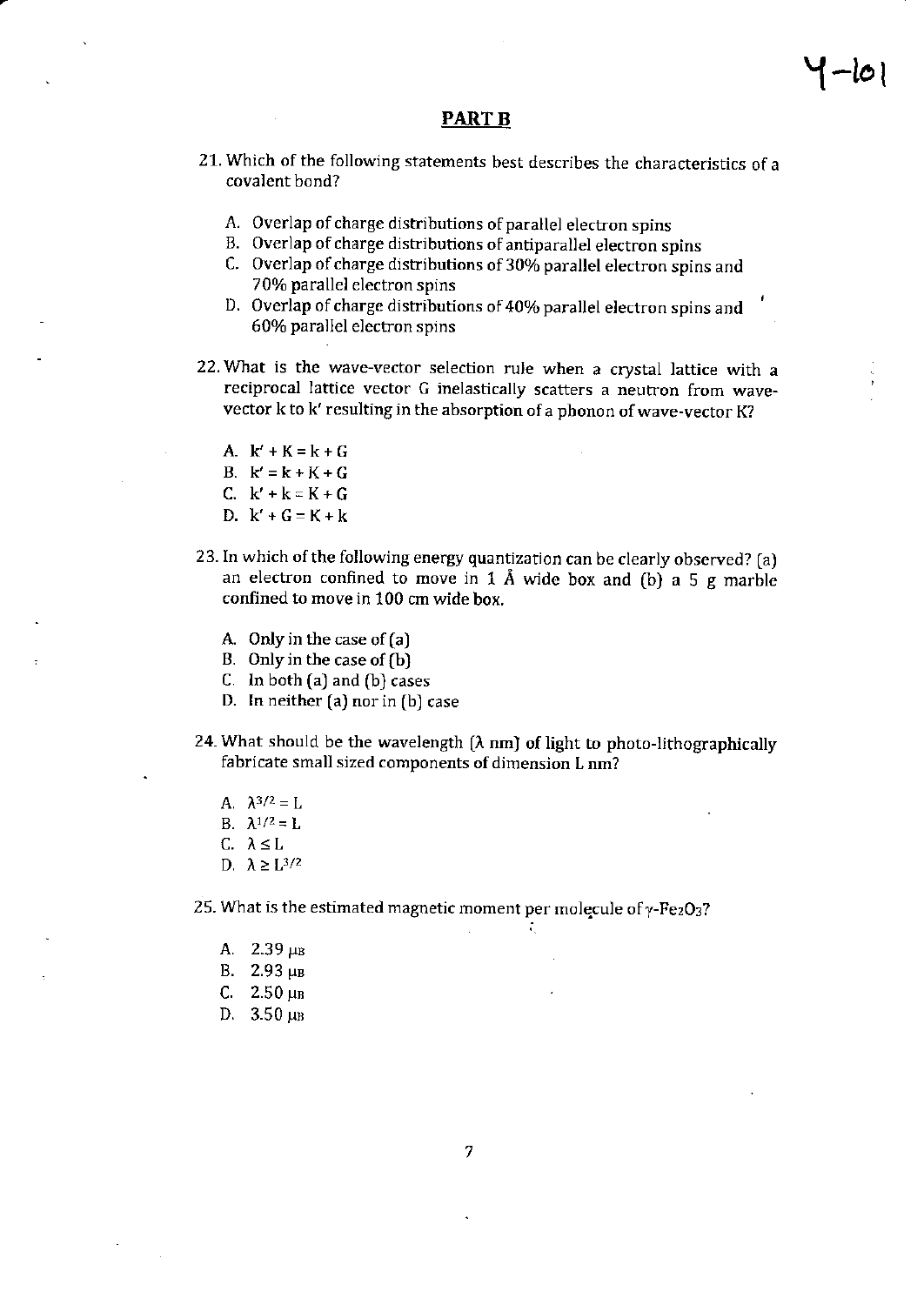- 26. According to second law of thermodynamics, in a natural process
	- A. Gibbs energy of the system always increases
	- B. Gibbs energy of the system + surrounding always increases
	- C. Entropy of the system always increases
	- D. Entropy of the system  $+$  surrounding always increases
- 27.A mild steel component exposed to sea water can be protected from corrosion using 'cathodic protection' using a block of pure
	- A. Mg
	- B. Fe
	- $C.$  Ag
	- D.C
- 28. The difference in potential between the fixed part of the double layer and bulk solution in the electrical double layer model is called
	- A. Double layer potential
	- B. Zeta potential
	- C. Sedimentation potential
	- D. Chemical potential
- 29. A vertical pipe contains a stationary incompressible fluid of density  $\rho$ . The pressure at the top surface of liquid at height  $h = h_1$  is  $P_0$ . If a hole is made at a height hz below the top surface, then the velocity with which the Iiquid will leak out is (g js accelerarion due to gravityJ
	- A.  $[2g(h_2 h_1)]^{1/2}$
	- B.  $[2g(h_1-h_2)]^{1/2}$
	- C.  $(2gh_1)^{1/2}$
	- D.  $(2gh_2)^{1/2}$
- 30. The load line of a transistor circuit is given by  $5V_{CE} + 2I_C = 50$ , where  $V_{CE}$ and Ic are measured in V and mA, respectively. The values of  $V_{CC}$  and  $R_C$ for this circuit, if  $R_E = 0$  are, respectively,
	- A. 50V and 25 Ohms
	- B. 5V and 400 ohms
	- C.  $10V$  and  $400$  Ohms  $\therefore$
	- D. 10V and 0.4 ohms
- 31. Curie-Weiss law is applicable at the
	- A. Fenoelectric state
	- B. Anti-ferroelectric state
	- C. Para-electric state
	- D. Ferrielectric state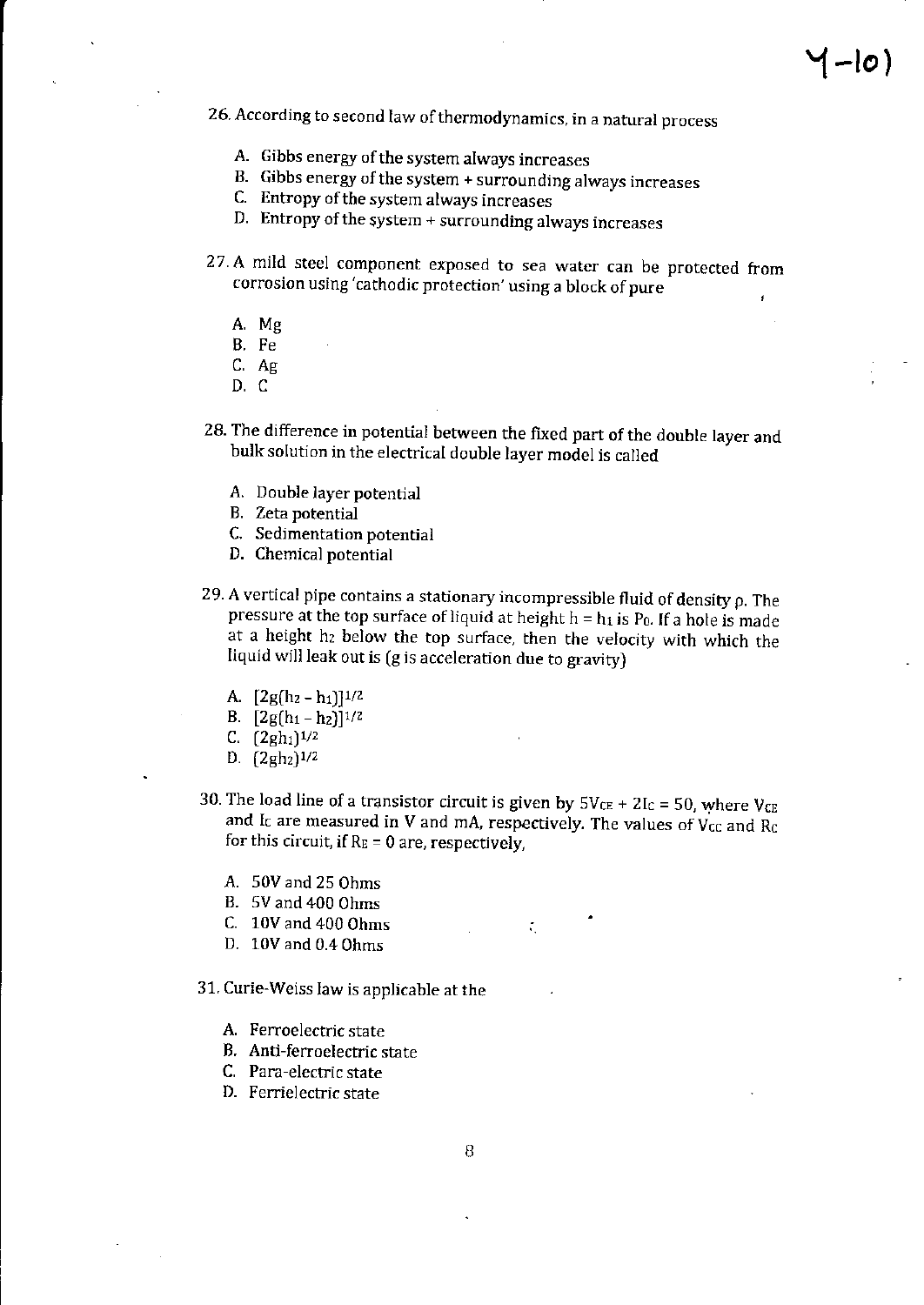- 32. What will happen if the size of an electrically conductive component is reduced by 1000 times?
	- A. Electrical power dissipated per unit area ofthe component at <sup>a</sup> constant voltage will increase greatly
	- B. Electrical power dissipated per unit area ofthe component at <sup>a</sup> constant voltage will reduce greatly
	- C. High voltage will be generated at constant current
	- D. Low voltage will be generated at constant current

33. The protectivity of corrosion resistant coatings is significantly affected by

- A. Mechanical strength
- B. Electrical conductivity
- C. Porosity
- D. Capacitance
- 34. The elastic limit and yield strength of an alloy are determined using uniaxial tensile testing. The difference between the two depends on
	- A. Strain rate
	- B. Sensitivity of the strain gauge
	- C. Applied load
	- D. Resilience
- 35. Consider a spherical charge distribution which has a density  $\rho$  from the center to its radius R. The electric field at distance  $r < R$  and  $r > R$  is, respectively, proportional to
	- A.  $1/r$  and  $1/r^2$
	- B. r and  $1/r$
	- C.  $r^2$  and  $1/r^2$
	- D. r and  $1/r^2$

36. Ductility of a metal increases with

- A. Increase in grain size
- B. Increase in dislocation density
- C- Increase in number of active slip systems
- D. Decrease in number of twins  $\frac{1}{10}$
- 37. What is the relation with regards to the volume [V) of unit cells of face centered cubic (FCC), body centered cubic (BCC) and simple cubic (SC) crystal systems?
	- A.  $V_{FCC} > V_{BCC} > V_{SC}$
	- B.  $V_{FCC} = V_{BCC} = V_{SC}$
	- C.  $V_{FCC} = V_{BCC} \neq V_{SC}$
	- D.  $V_{FCC}$  <  $V_{BCC}$  <  $V_{SC}$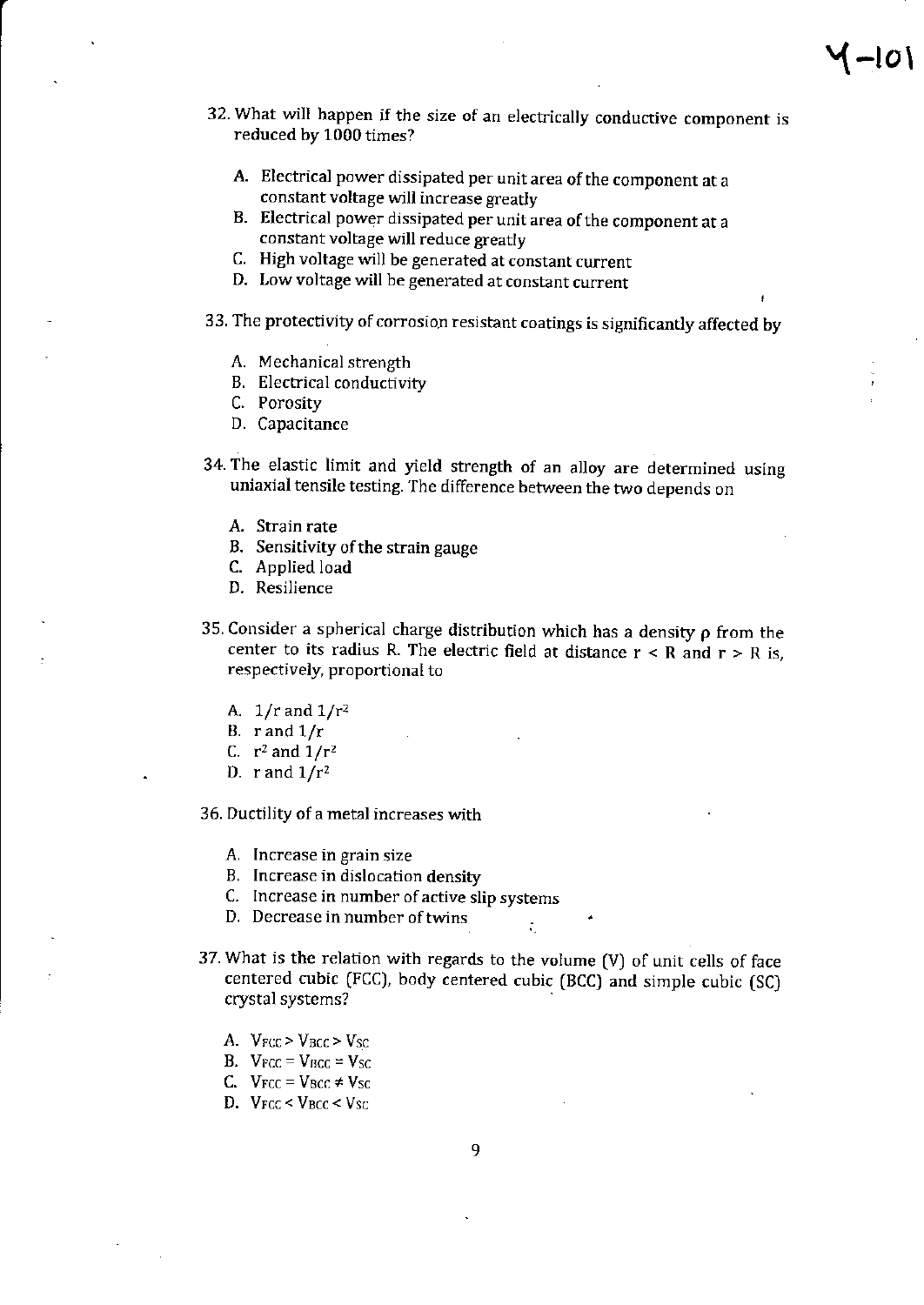- 38. Which of the following corresponds to the measured trajectory of the tip scanned on the crystal surface in a standard scanning tunneling microscopy experiment?
	- A. Contour of local density of states on the crystal surface taken at the Fermi level
	- B. Contour of local density of states on the crystal surface taken below the Fermi level
	- C. Contour of local density of states on the crystal surface taken above the Fermi level
	- D. Contour of local density of states on the crystal surface independent of the location of the Fermi level.
- 39. Which of the following is not true about Magnetite?
	- A. Its chemical formula is  $Fe<sub>3</sub>O<sub>4</sub>$  and has an inverse cubic spinel structure at ambient conditions
	- B. It is a metallic ferrimagnet at ambient temperature and pressure
	- C. It is metallic below 122K
	- D. It becomes an insulator below 122K
- 40.1f the distance between two magnetic poles and their strength are doubled, then the force between the magnetic poles
	- A. Increases to two times
	- B. Increases to four times
	- C. Remains unchanged
	- D. Decreases by half
- 41. Which of the following equations is used for calculation of stress in thin films?
	- A. Stoney equation
	- B. Hail-Pctch equation
	- C. 'Iaylor equation
	- D. Orowan equation
- 42. To form a crystal, every lattice point should be attached with an identical basis composed of n atoms positioned at  $R_m = x_{m}a_1+y_{m}a_2+z_{m}a_3$ , where  $a_1$ , a<sub>2</sub> and a<sub>3</sub> are translational vectors along **X**, **Y** and **Z** axes and **m** = 1,2,3....n. What are the values of  $x_m$ ,  $y_m$  and  $z_m$ ?
	- A.  $x_m$ ,  $y_m$  and  $z_m \geq 1$
	- B.  $x_m$ ,  $y_m$  and  $z_m > 0$
	- C.  $0 \le x_m$ ,  $y_m$  and  $z_m \le 1$
	- D.  $0 < x_m$ ,  $y_m$  and  $z_m < 1$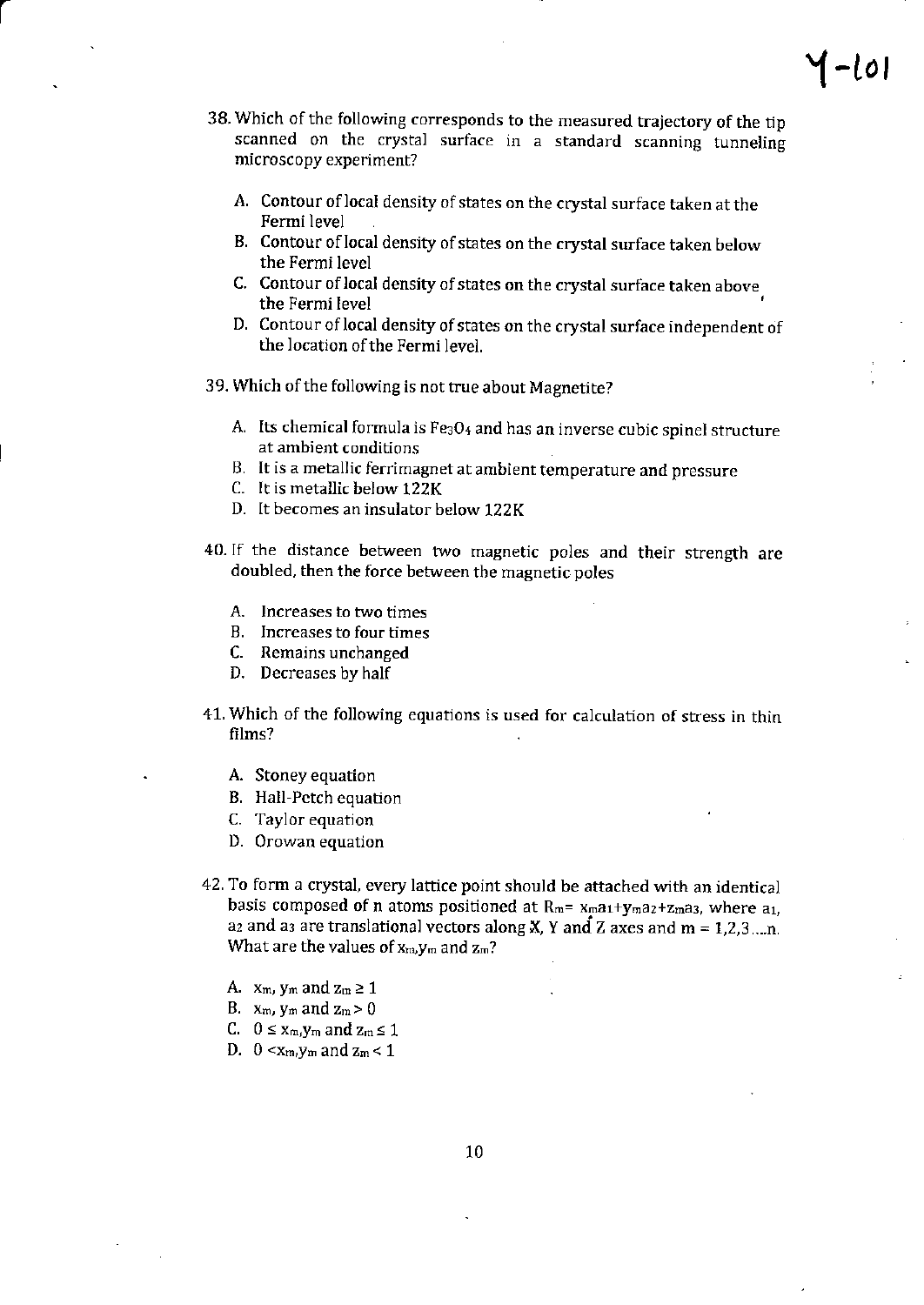- $I L$ o
- 43. At a given temperature the order of pressure exerted by a gas of fermions is  $P_6$  a gas of bosons is  $P_b$  and a gas of classical molecules is  $P_c$ , then
	- A.  $P_f > P_c > P_b$
	- B.  $P_c > P_b > P_f$
	- C.  $P_b > P_f > P_c$
	- D.  $P_f > P_b > P_c$
- 44. What will be the crystal structure if the ratio  $c/a$  ( $c'$  being the lattice constant along Z primitive axis and'a'being the lattice constant along <sup>X</sup> and Y primitive axes) is far greater than  $1.633$ ?
	- A. Face centred cubic
	- B. Rhombohedral
	- C. Hexagonal close-packed, but the planes of the close-packed atoms are loosely stacked
	- D. Hexagonal close-packed with much tighter stacking of the planes of the close-packed atoms
- 45. With which of the following Morse potential is associated?
	- A. Vibrational energy levels in molecules
	- B. Rotational energy levels in molecules
	- C. Electronic energy levels in molecules
	- D. Nuclear energy leyels in molecules
- 46. The equation relating the current I, flowing through a diode at a bias V, is given by  $I =$  Io exp[(V/nkT)-1]. If Io is the reverse saturation current, n the ideality factor, k the Boltzmann constant and T the temperature, then knowing the ideality factor, the value of k can be extracted from
	- A. Slope of the graph between I vs  $V$
	- B. Slope of the graph between ln I vs 1/T
	- C. y -intercept of the graph between  $ln I$  vs  $1/T$
	- D. Slope of the graph between I vs 1/T
- 47. A cylindrical capacitor consists of two coaxial metal tubes of different radii insulated from each other. This capacitor is suspended in an insulating jar into which different quantities of benzene are poured. The capacitance of this system changes as the volume of benzene changes. Such a coaxial capacitor system can be used to estimate the
	- A. Polarizability of the jar
	- B. Conductivity of the liquid
	- C. Polarizability of the liquid
	- D. Conductivity of the metal tube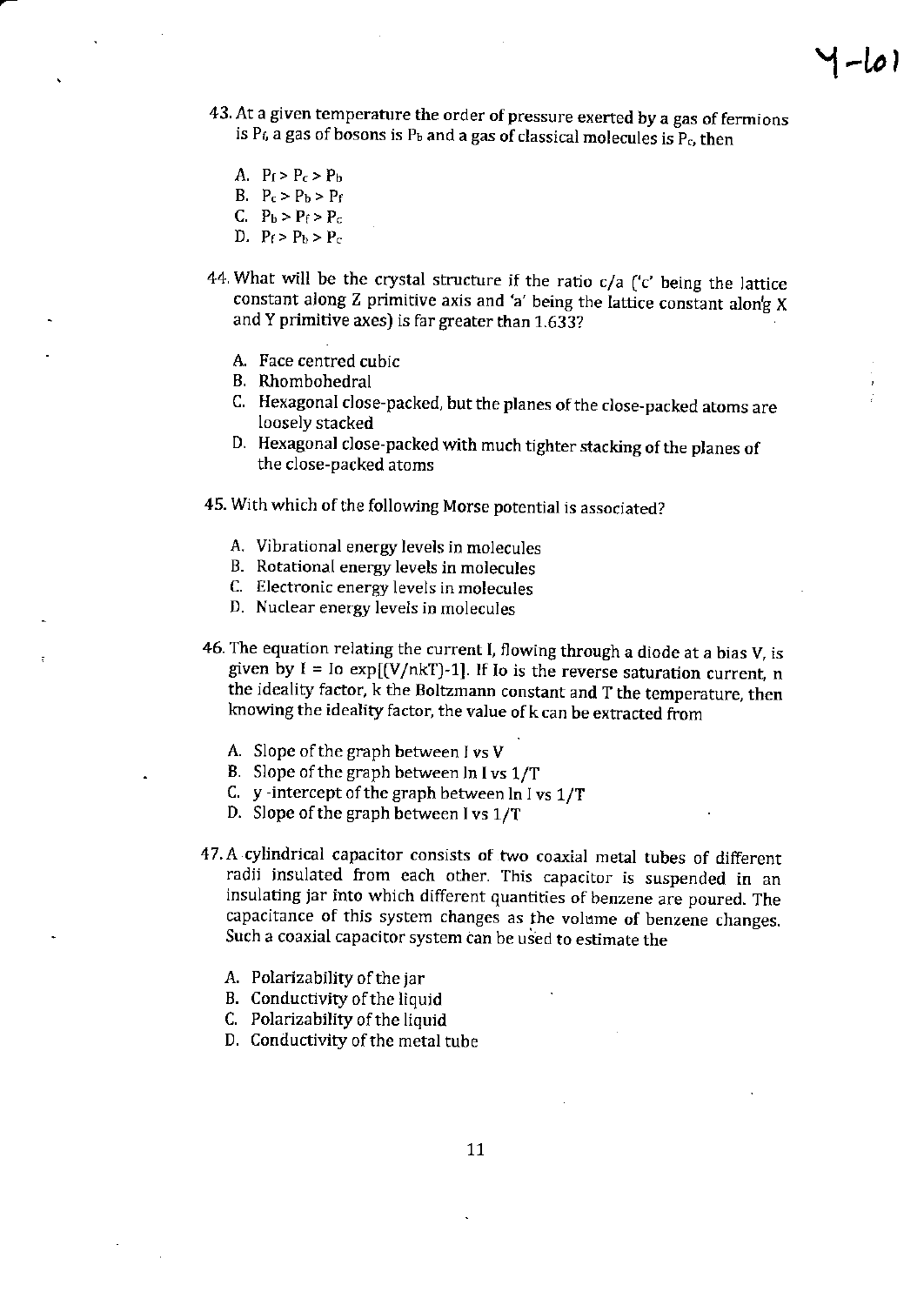48. The defect which occurs due to the solidification of casting is known as

1 –101

- A. Swell
- B. Misrun
- C. Metal penetration
- D. Shrinkage cavity
- 49. Which of the following statements is false with regards to heat capacity?
	- A. Heat capacity can be measured using calorimetry
	- B. Heat capacity can be used to calcuiate Gibbs energy
	- C. Heat capacity changes abruptly when a solid transforms to liquid
	- D. Heat capacity at constant pressure is lower than the heat capacity at constant volume
- 50. Two mild steel rods A and B (having similar dimensions] were subjected to similar forging operations above and below the recrystallization temperature, respectively. If the dislocation density in A and B is given by pa and p<sub>B</sub>, respectively, then
	- A.  $\rho_A > \rho_B$
	- B.  $\rho_A = \rho_B$
	- C.  $\rho_A < \rho_B$
	- D.  $\rho_A = \rho_B = 0$
- 51. A magnetized wire of magnetic moment 'M' is bent at the middle, such that the two parts are perpendicular to each other. The resultant magnetic moment is,
	- A.  $M/\sqrt{2}$
	- B,M
	- C.  $M\sqrt{2}$
	- D.  $\sqrt{2}/M$
- 52. Rolling along which of the following crystallographic directions is easiest in interstitial free steels?

Å.

- A. <111>
- B. <100>
- $C. < 110$
- $D. < 001$
- 53. How many effective carbon atoms are there in unit cell of diamond?
	- A. <sup>12</sup> B. 10 c.B D.4